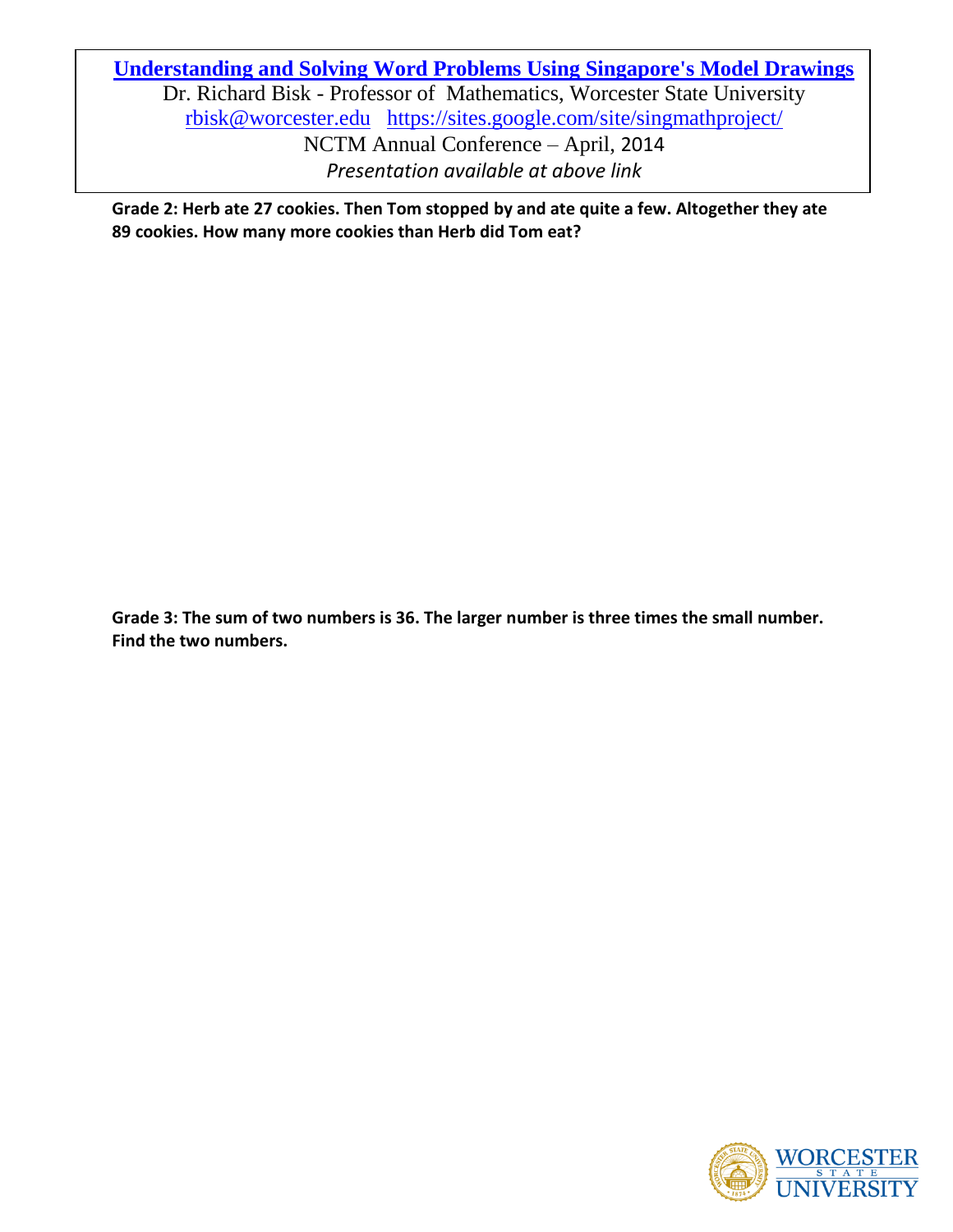**Grade 4: Josh spent 2/5 of his money on a present for his Dad. The present cost \$12. How much money did he have at first?**

**Grade 5: Bob and Jill share \$80 in the ratio 3:2. How much money did Jill get?**

**Grade 6: Of the people in attendance at a recent baseball game, one-third had grandstand tickets, one-fourth had bleacher tickets, and the remaining 11,250 people in attendance had other tickets. What was the total number of people in attendance at the game? (from 2005 Massachusetts state assessment for grade 10)**